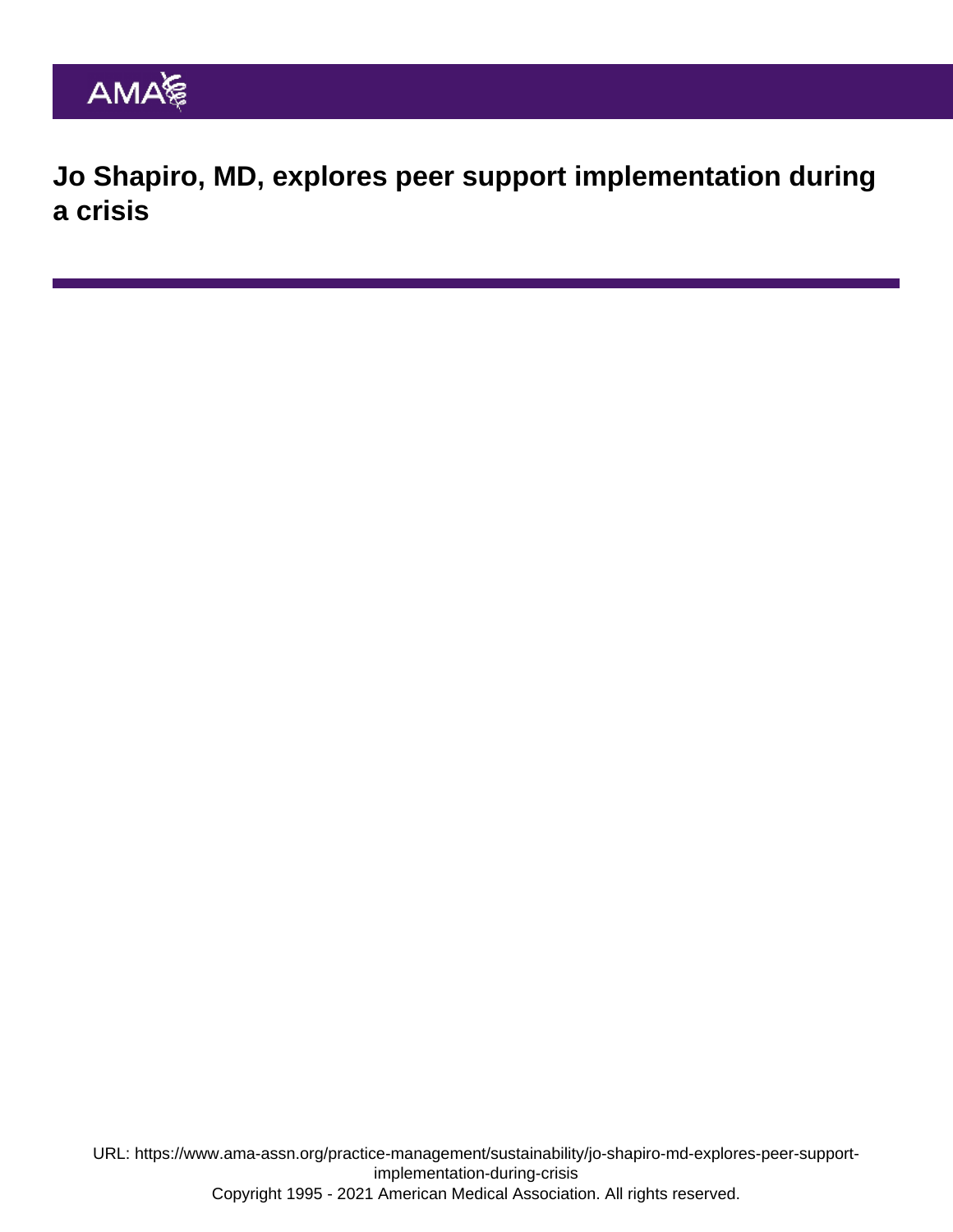URL: [https://www.ama-assn.org/practice-management/sustainability/jo-shapiro-md-explores-peer-support](https://www.ama-assn.org/practice-management/sustainability/jo-shapiro-md-explores-peer-support-implementation-during-crisis)[implementation-during-crisis](https://www.ama-assn.org/practice-management/sustainability/jo-shapiro-md-explores-peer-support-implementation-during-crisis) Copyright 1995 - 2021 American Medical Association. All rights reserved.